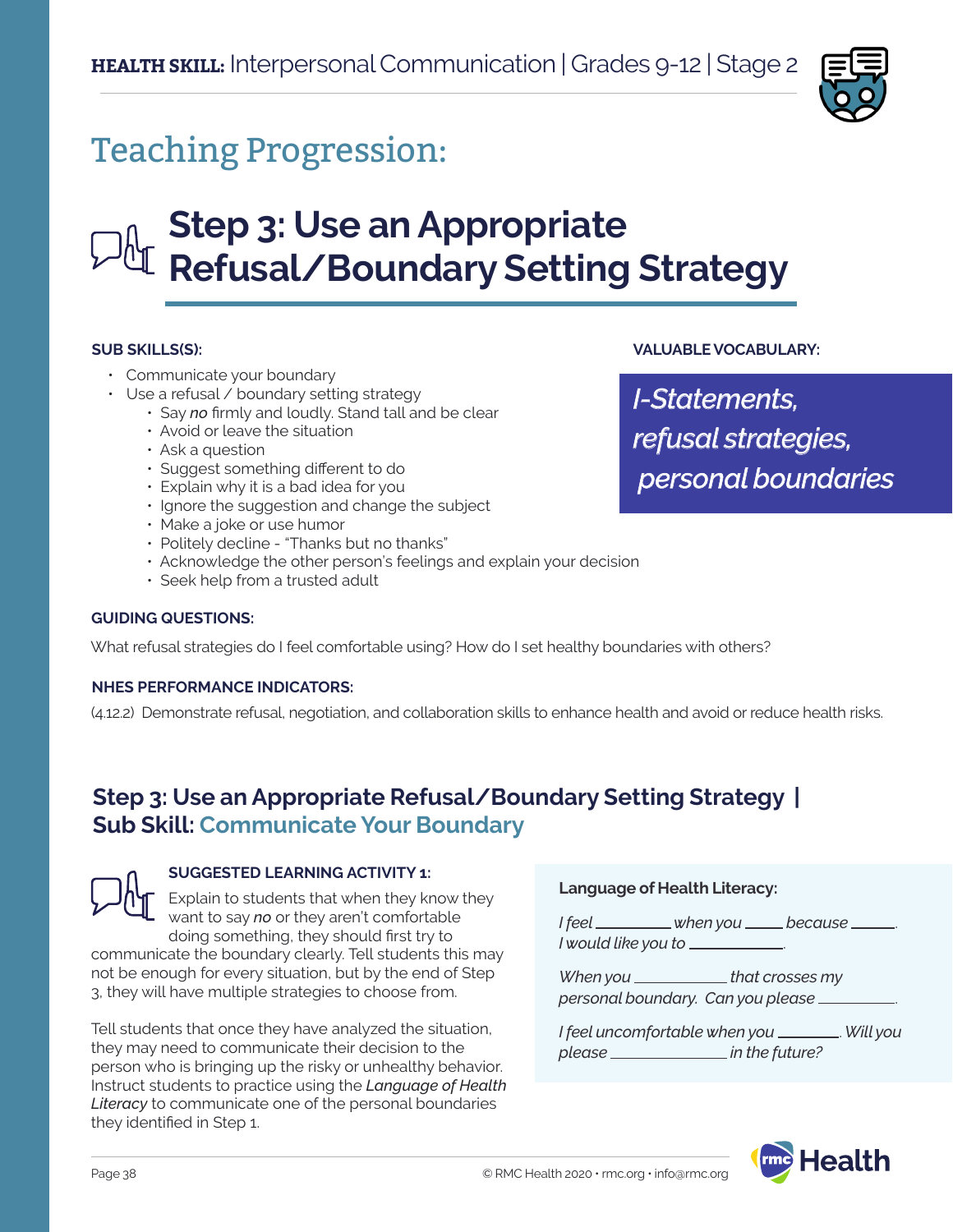

# Teaching Progression: **Step 3 | Use an Appropriate Refusal/Boundary Setting Strategy (Cont.)**

### **Step 3: Use an Appropriate Refusal/Boundary Setting Strategy Sub Skill: Use A Refusal/Boundary Setting Strategy**



### **SUGGESTED LEARNING ACTIVITY 1:**

Explain to students that sometimes they may not feel safe or comfortable directly communicating their boundary, and therefore, they should be ready with 2-3 refusal strategies in addition to stating their personal boundary. Model for students how to use multiple strategies.

Provide students with a handout outlining the refusal strategies and examples on the following page:

| Refusal/Boundary<br><b>Setting Strategy</b>                              | Language of Health Literacy:                                                                           | Example:                                                                                                                                                                                                      |
|--------------------------------------------------------------------------|--------------------------------------------------------------------------------------------------------|---------------------------------------------------------------------------------------------------------------------------------------------------------------------------------------------------------------|
| Say no firmly and loudly.<br>Stand tall and be clear.                    |                                                                                                        | "No, I do not want to JUUL."                                                                                                                                                                                  |
| Avoid or leave the<br>situation.                                         | "I need to leave. I forgot I have ______<br>to do."                                                    | "I need to leave. I forgot I have a<br>Chemistry test tomorrow. I need to<br>study."                                                                                                                          |
| Ask a question.                                                          | "Why is it important to you that I____?"                                                               | "Why is it important to you that I skip<br>class with you?"                                                                                                                                                   |
| Suggest something<br>different to do.                                    | "I was thinking about going to _________.<br>Anyone want to join me?"                                  | "I was thinking about going to 7-11 to get<br>a snack. Anyone want to join me?"                                                                                                                               |
| Explain why it is a bad idea<br>for you.                                 | "I really can't do that because ________                                                               | "I really can't do that because my<br>coaches would be upset with me if they<br>found out."                                                                                                                   |
| Ignore the suggestion and<br>change the subject.                         | "Have you heard about _____?"                                                                          | "Have you heard about soccer try outs<br>this week? Do you think you'll try out?"                                                                                                                             |
| Make a joke or use humor.                                                | "You want me to do that?! Don't you<br>know_____?"                                                     | "You want me to do that?! Don't you<br>know that stuff stunts your growth and I<br>want to be 6'8" and play for the NBA."                                                                                     |
| Politely decline.                                                        | "Thanks, but no thanks."                                                                               | "Thanks for inviting me to the party, but I<br>don't think I will go."                                                                                                                                        |
| Acknowledge the other<br>person's feelings and<br>explain your decision. | "I know you want to ______ because _____<br>But when you ask me to do that I feel<br>because _______." | "I know you want to kiss because you<br>like me. But when you pressure me in<br>public I feel guilty and uncomfortable<br>because I feel that kissing should be<br>private, and I want to be able to say no." |

**If the person will not accept your no or respect your boundary, seek the help of a trusted adult.**